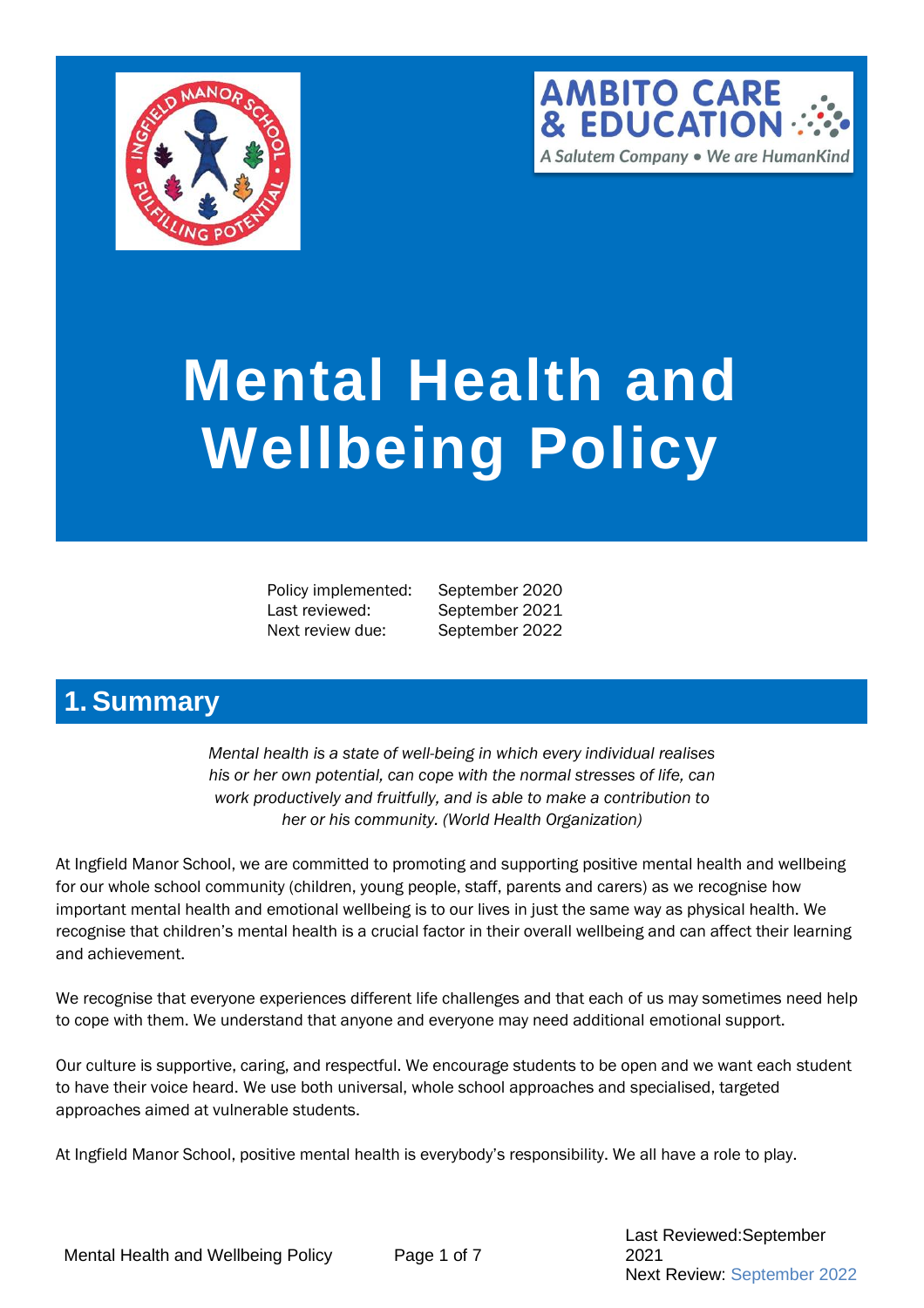#### 2. Aims

The aim of our policy is to describe the school's approach to promoting positive mental health and wellbeing. It is intended as guidance for all staff including non-teaching staff and governors.

At Ingfield we will always support our students to:

- Understand their emotions and experiences better.
- Have the means to share their concerns and worries and feel comfortable to do so.
- Form and maintain relationships.
- Be confident and help to promote their self-esteem.
- Develop resilience and ways of coping with setbacks.

We promote a healthy environment by:

- Encouraging positive mental health and emotional wellbeing in all students and staff.
- Celebrating both academic and non-academic achievements.
- Promoting our school values and encouraging a sense of belonging and community.
- Providing opportunities to develop a sense of worth and to reflect.
- Promoting our students' voices and giving them the opportunity to participate in decision making.
- Celebrating each student for who they are and making every student feel valued and respected.
- Adopting a whole school approach to mental health and providing support to any student that needs it.
- Raising awareness amongst staff and students about mental health issues and their signs and symptoms.
- Enabling staff to respond to early warning signs of mental-ill health in students.
- Supporting staff who are struggling with their mental health.

#### EQUALITY AND DIVERSITY STATEMENT

The Salutem Group is committed to the fair treatment of all in line with the Equality Act 2010. An equality impact assessment has been completed on this policy to ensure that it can be implemented consistently regardless of any such factors and all will be treated with dignity and respect.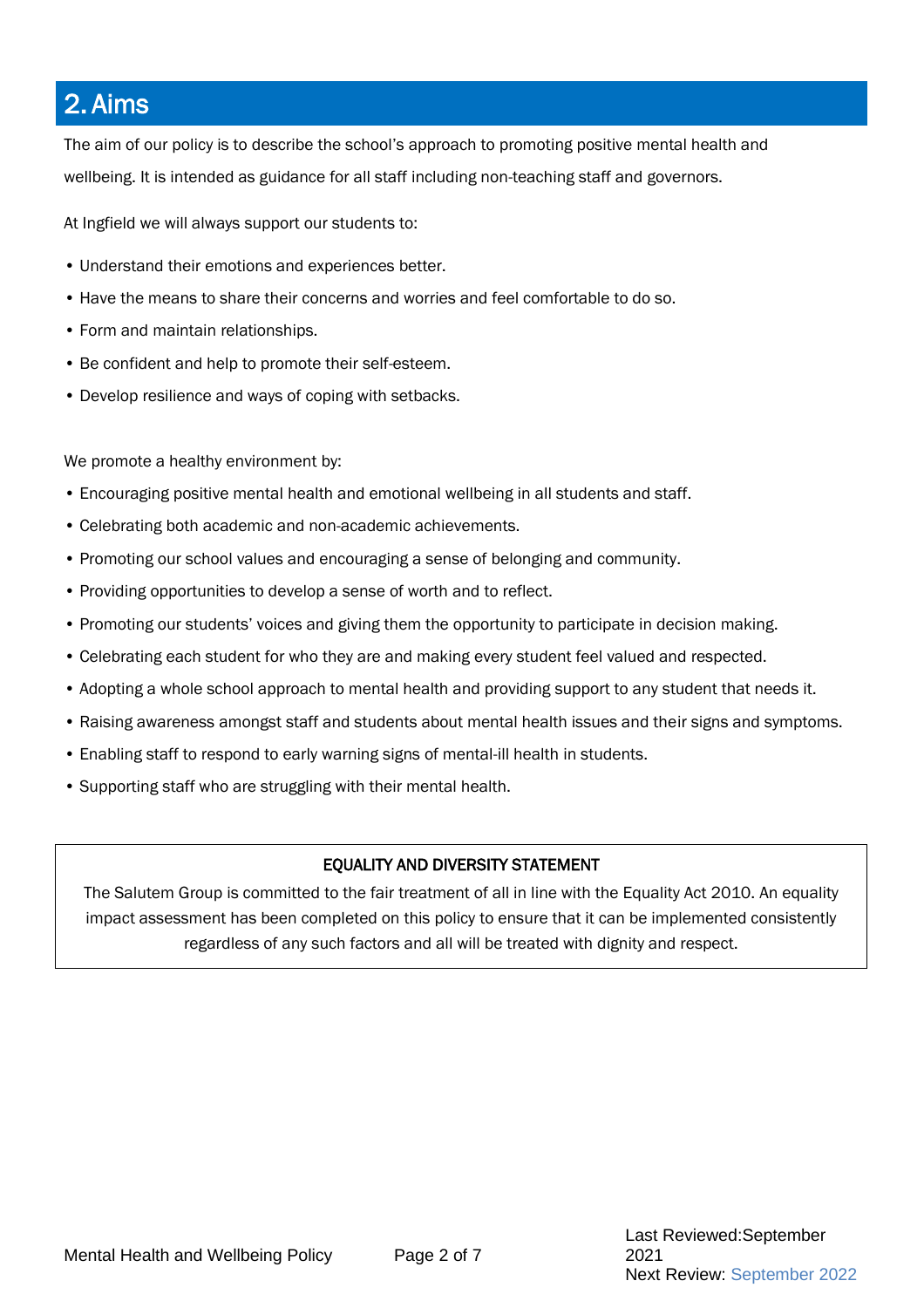## <span id="page-2-0"></span>3. Contents

| 101 |  |
|-----|--|
|     |  |
|     |  |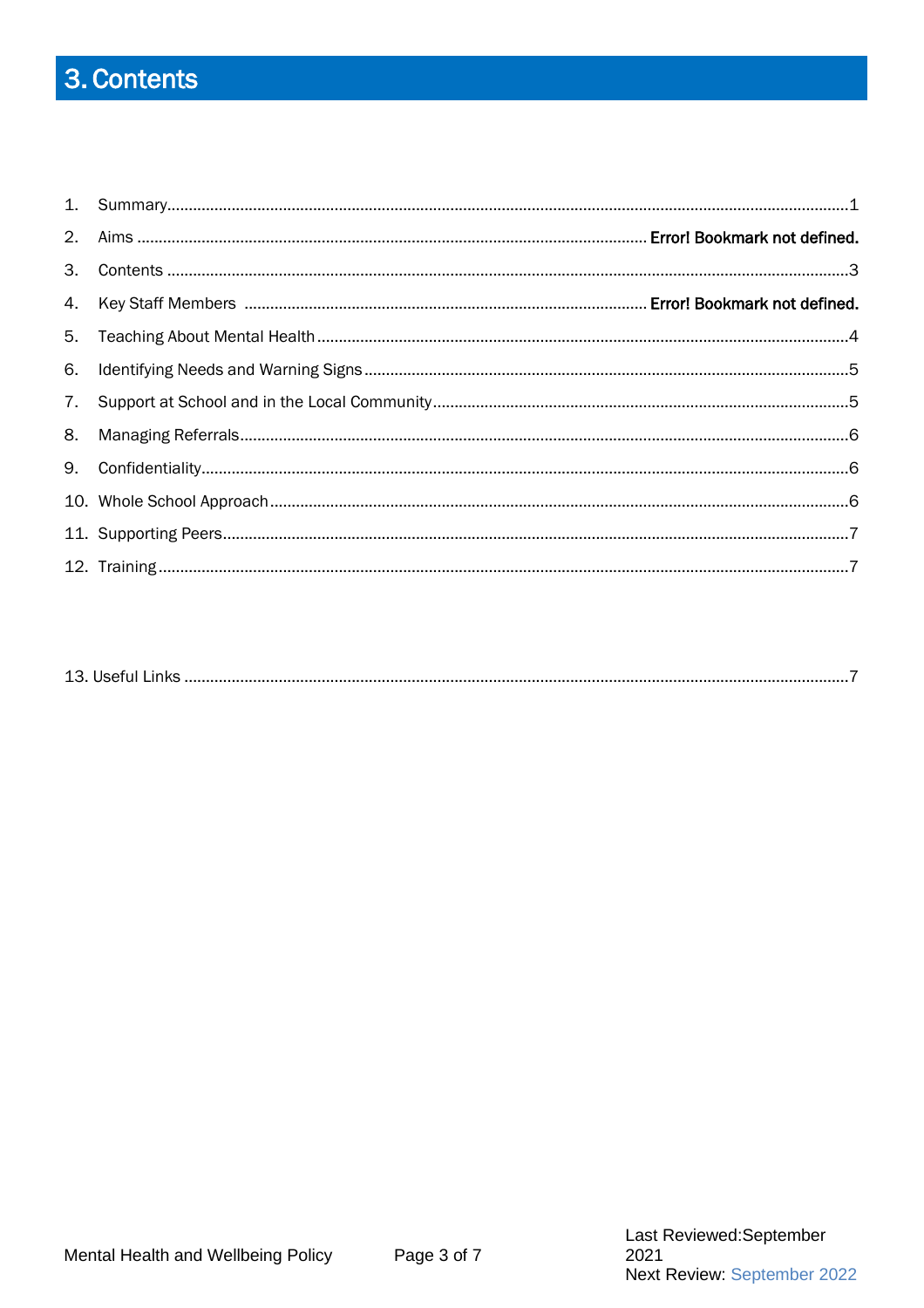#### 4. Key Staff

All staff members have a responsibility to promote the mental health of students and each other. However, certain staff members have a specific role in the process. These are:

- Mental Health and Wellbeing Lead member of school's senior leadership team
- Designated Safeguarding Leads (DSL)
- Team Leaders and tutors / teachers.

If a member of staff is concerned about the mental health and wellbeing of a student, then in the first instance they should speak to one of the DSOs. If a child presents a medical emergency then relevant procedures will be followed, including involving the emergency services.

If a major incident occurs that is likely to impact on the mental health of others ie. death of a service user. The 'business continuity plan' should be referred to. The Principal will take the leading role in deciding upon the best person to liaise with the families / students / staff etc, taking into consideration the specific situation.

#### 5. Teaching about mental health and wellbeing

- The skills, knowledge and understanding needed by our students to keep themselves and others physically and mentally healthy and safe are included as part of our developmental PSHE curriculum.
- We will follow the PSHE Association Guidance to ensure that we teach mental health and emotional wellbeing issues in a safe and sensitive manner which helps rather than harms.
- The specific content of lessons will be determined by the individual needs of the students we are teaching but there will always be an emphasis on enabling students to develop the skills, knowledge, understanding, language and confidence to seek help, as needed, for themselves or others.
- Our students will also learn the vocabulary they need to express their feelings and ask for help through their communication lessons and will be supported to develop access to both high and low tech AAC (where necessary) through dedicated lessons, as well as practicing their skills throughout the day.
- Opportunities throughout the school year will also be maximized to teach students about mental health and wellbeing, such as assemblies on World Mental Health Day and activities throughout Mental Health Awareness Week.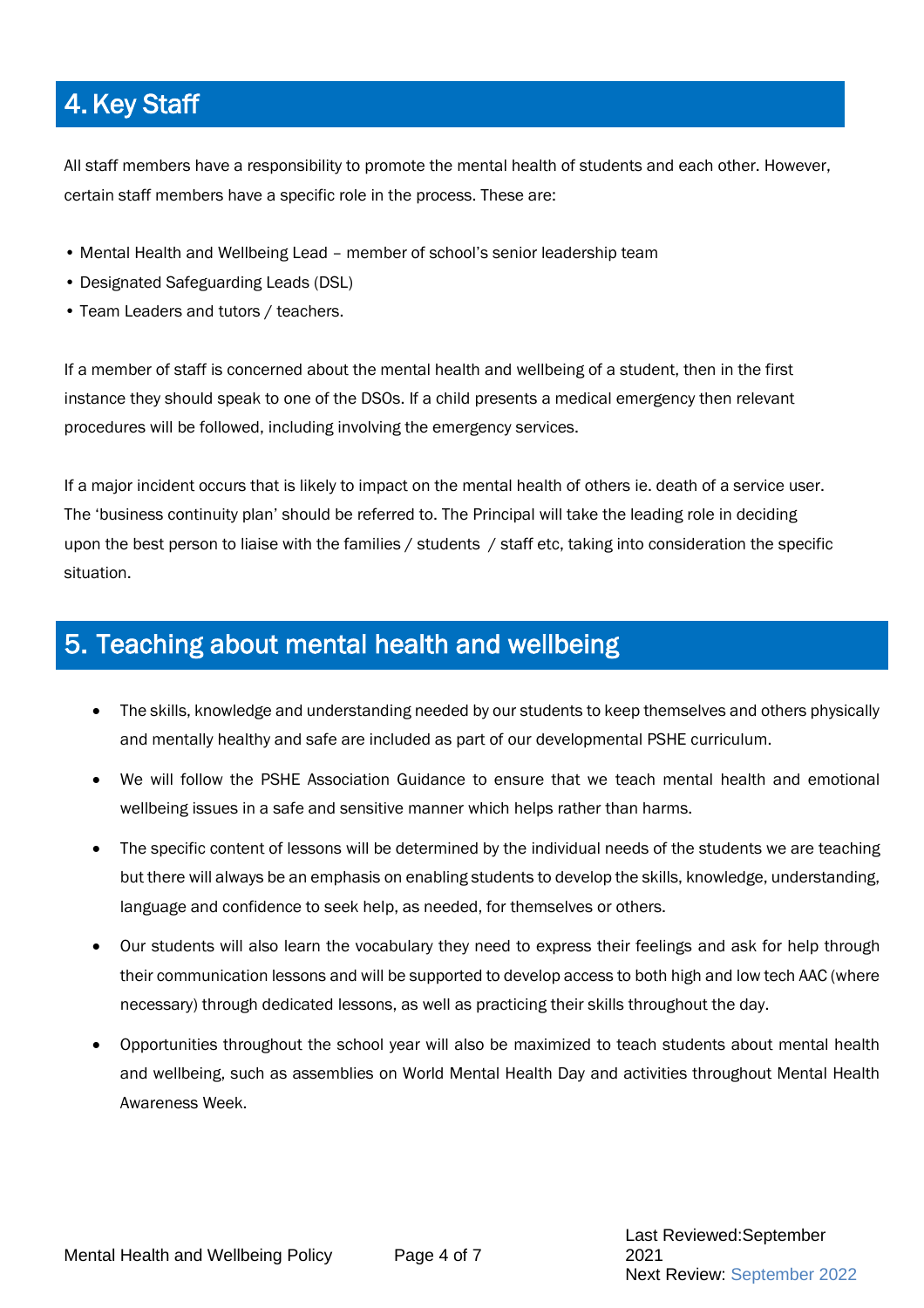#### 6. Identifying Needs and Warning Signs

Any member of staff may become aware of warning signs which indicate a student is experiencing mental health or emotional wellbeing issues. These warning signs should **always** be taken seriously and staff observing any of these warning signs should communicate their concerns to one of the DSOs immediately.

Possible warning signs include:

- Being clearly upset and emotional
- Becoming withdrawn
- Changes in activity and mood
- Changes in behaviour ie angry outbursts, being unkind to peers
- Changes in eating / sleeping habits
- Lowering of academic achievement and disengagement with learning
- Expressing feelings of failure, uselessness or loss of hope
- Talking or joking about self-harm or suicide
- Changes in clothing e.g. long sleeves in warm weather
- Secretive behaviour
- Reluctance for help with personal care
- Expressing dislike of self and/or their body
- Lateness to or absence from school/an increase in lateness and absenteeism
- Repeated physical pain or nausea with no evident cause
- Physical signs of harm that are repeated or appear non-accidental
- Abusing drugs or alcohol

#### 7. Support at School and in the Local Community

We have a range of support available in school for any students struggling, as listed below:

- The school's ethos is that every child and young person is empowered to speak to any member of staff about any concerns or worries they may have, and that they know they will be respected and listened to
- All students attend weekly communication lessons, which teaches them vocabulary to enable them to talk about how they are feeling
- All students have an ICT lesson, which, for those reliant on technology for communication, helps them develop the skills needed to access their vocabulary independently
- All students attend weekly PSHE lessons
- All students have the option of having a regular chat session, which provides the opportunity to discuss their thoughts and feelings with a person of their choosing in a quiet, safe space
- Each student has an Assigned Team Member, who works closely with them and is available on a daily basis to notice any signs, to be available to talk to the student and to raise concerns so more structured support can be put in place
- Each student can choose a staff member they feel comfortable talking to to be their advocate. As well as being available to talk to the student, their advocate can act as a link with DSO and/or family
- When available, identified students will have the opportunity to speak to an external therapist/counsellor

There is also a lot of support networks available for children in the local community. This includes places such as:

- YMCA Dialogue, face to face or online counselling with an experienced counsellor, Mon-Fri 9.00-17.00 ages 11-18, 07739 893 707[, community.counselling@ymcadlg.org](mailto:community.counselling@ymcadlg.org)
- Youth Emotional Service (YES) @ Find It Out Centres, 1-2-1 and group intervention, weekdays 9am-5pm, ages 11-18, Youth Emotional Support (YES), | Referral guidance
- Youth Emotional Support (YES) | Referral form for young people under CAMHS threshold; aged 11-18 [emotionalwellbeing.yps@westsussex.gov.uk](mailto:emotionalwellbeing.yps@westsussex.gov.uk)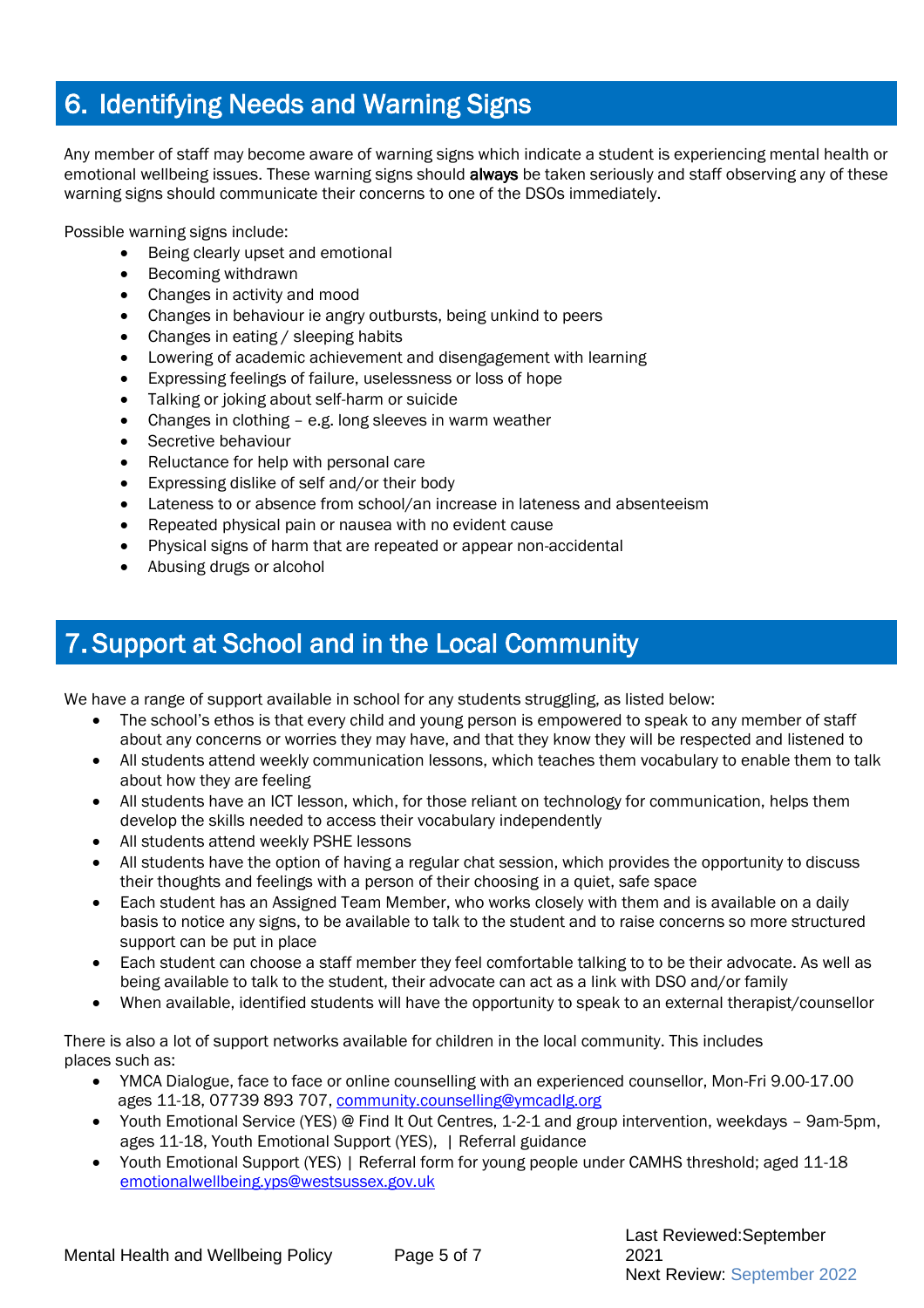• CAMHS, tier 3 multi-disciplinary teams offering therapeutic interventions, care co-ordination and medication, under 18s, [www.sussexpartnership.nhs.uk/CAMHS](http://www.sussexpartnership.nhs.uk/CAMHS)

#### 8. Managing Referrals

If a student discloses concerns about themselves or a friend, to any member of staff, then all staff will respond in a calm, supportive, and non-judgmental manner.

All disclosures will be recorded confidentially and only shared with the appropriate authorities if it's necessary to keep the child safe, in line with our Safeguarding Policy.

The disclosure record will contain:

- The name and date of birth of the student
- The date of the disclosure.
- The name of the staff member to whom the disclosure was made.
- The nature of the disclosure and the main points from the conversation.

#### 9. Confidentiality

If a member of staff thinks it's necessary to pass on concerns about a student, either to somebody inside the school or somebody outside it, then this will first be discussed with the student. They will be told:

- Who the staff member is going to tell.
- What the staff member is going to disclose.
- Why it's necessary for somebody else to be told.
- When the contact will be.

However, it may not be possible to gain the student's consent first, such as in the case of students who are at immediate risk. Protecting a student's safety is our main priority so we would share disclosures if we judged a child to be at risk.

#### 10. Whole School Approach

We take a whole school approach towards the mental health of our students, overseen by our Mental Health and Wellbeing Lead. This means working with parents and carers and with other agencies and partners, where necessary.

#### WORKING WITH PARENTS AND CARERS

We aim to support parents as much as possible. This means keeping them informed about their child and offering our support at all times. To support parents we will:

• Highlight sources of information and support about mental health and emotional wellbeing that we have in our school.

- Share and allow parents to access further support.
- Ensure that parents are aware of who to talk to if they have any concerns about their child.
- Give parents guidance about how they can support their child's/children's positive mental health.
- Ensure this policy is easily accessible to parents.

• Keep parents informed about the mental health training our school staff receive and how mental health is covered in our school curriculum.

#### WORKING WITH OTHER AGENCIES AND PARTNERS

As part of our whole school approach, we will also work with other agencies to support our students' emotional health and wellbeing. This might include liaising with: